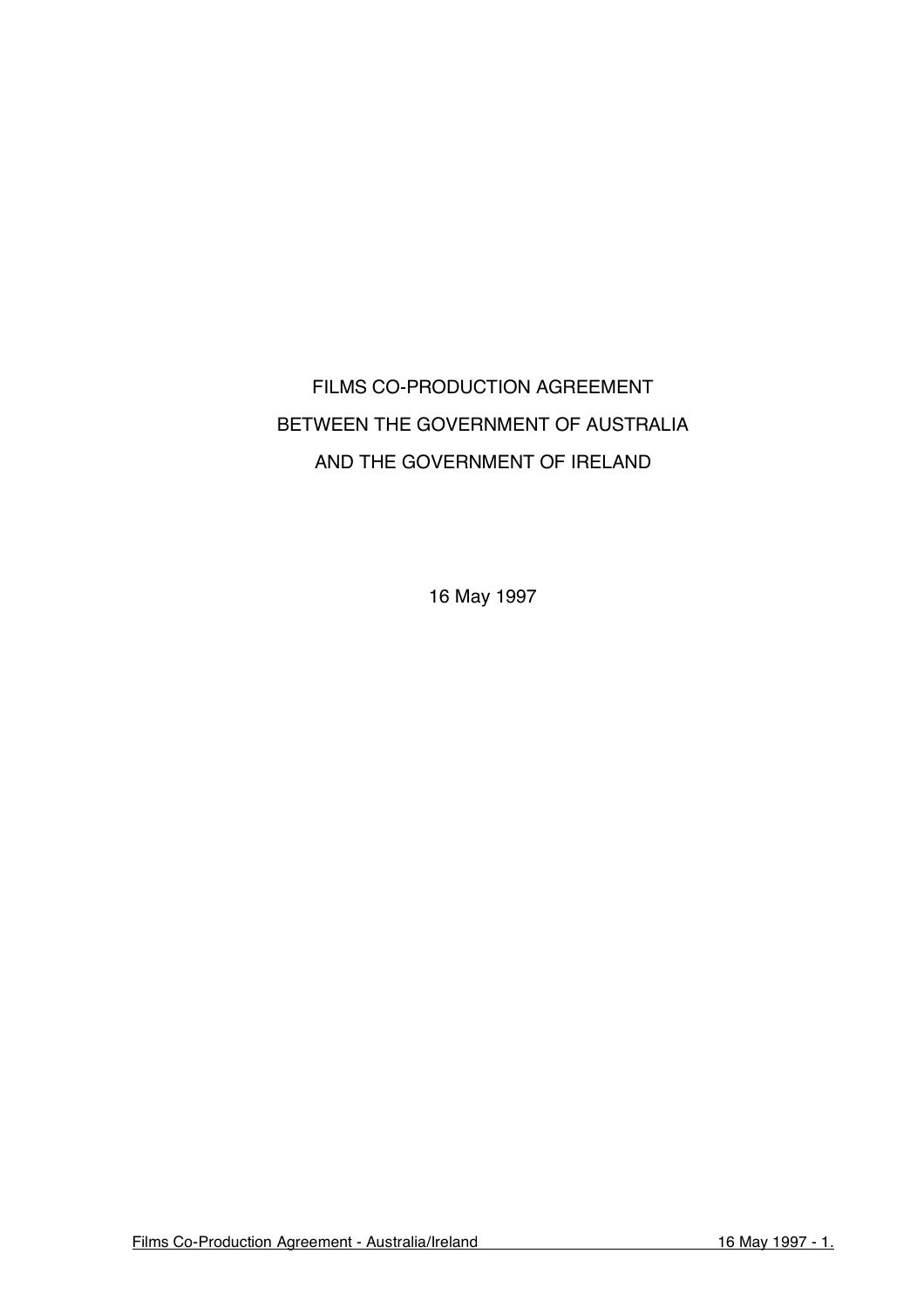The Government of Australia and the Government of Ireland ("the Parties");

CONSIDERING that the film industries of their two countries will benefit from closer mutual co-operation in the production of films; and

CONSIDERING that films capable of enhancing the prestige of the film industries of the two countries should benefit from the provisions of this Agreement;

Have agreed as follows:

# ARTICLE 1

#### **DEFINITIONS**

For the purposes of this Agreement:

- (1) "competent authority" means the authority designated as such by each Party.
- (2) "co-producer" means the national or nationals of a Party involved in the making of a co-production film;
- (3) "co-production film" means a film made by one or more nationals of one Party in conjunction with one or more nationals of the other Party and shall also mean a film made by one or more nationals of one Party in conjunction with one or more nationals of the other Party and one or more nationals of another country with which either Party has signed a co-production treaty. A reference in this Agreement to a co-production film shall also be read as including a proposed co-production film;
- (4) "film" means an aggregate of images, or of images and sounds, embodied in any material but does not include an item which is outside the scope of the legislation of either Party which governs the provision of benefits under international agreements relating to the co-production of films;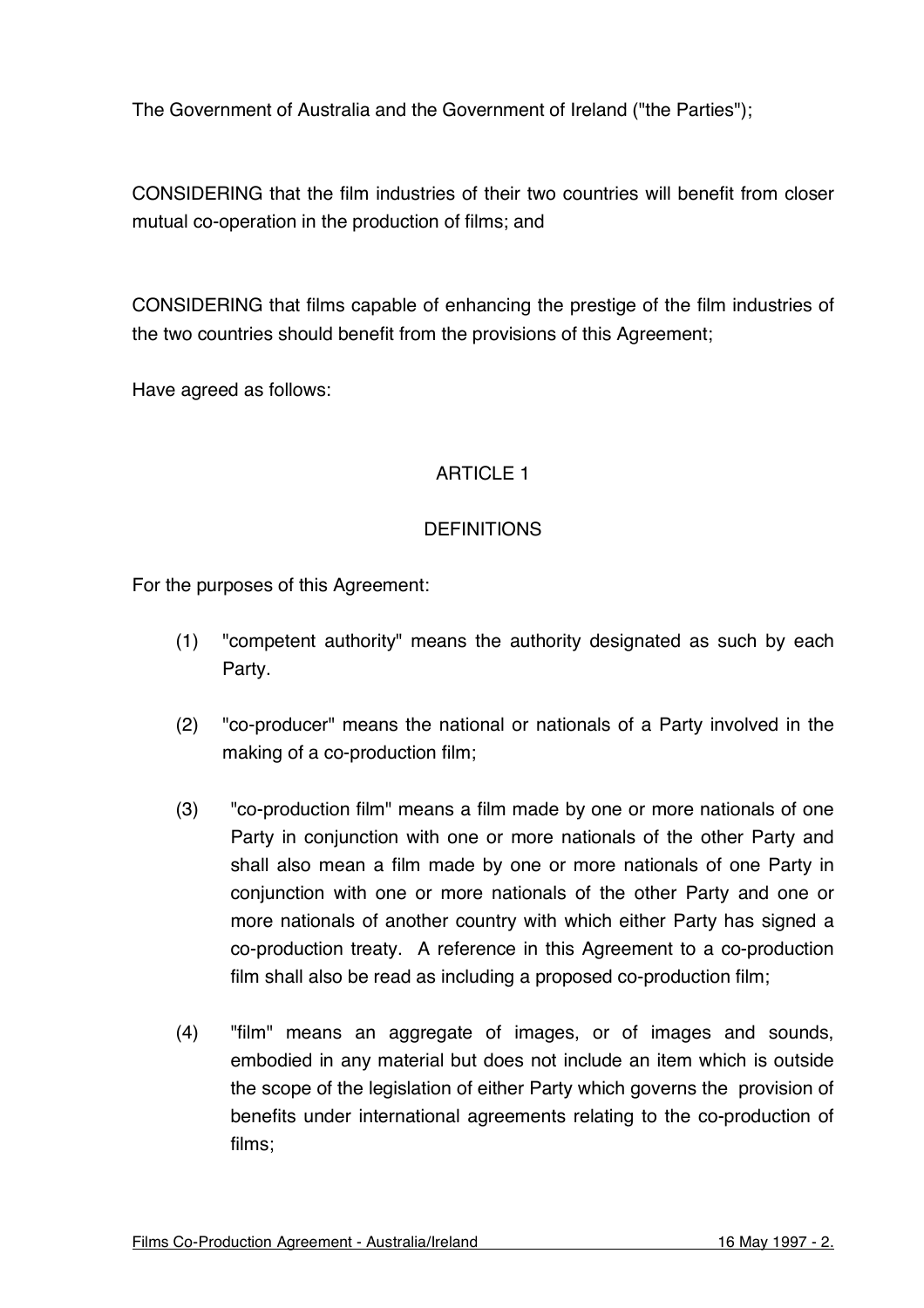- (5) "national" means:
	- (a) in relation to Australia, an Australian citizen, a permanent resident of Australia or a company incorporated under Australian law;
	- (b) in relation to Ireland, a citizen of Ireland, anyone domiciled in Ireland, resident or ordinarily resident in the State or a company incorporated under Irish Law; and
	- (6) "third co-producer" means the one or more nationals of another country (that country having entered into a co-production treaty with one of the Parties) who are involved in the making of a co-production film.

# OVERRIDING AIM

An overriding aim of this Agreement shall be to ensure that an overall balance is achieved as regards:

- (a) the contribution of the nationals of each Party to the production costs of all films;
- (b) the usage of studios and laboratories of the two Parties;
- (c) the employment of nationals of the two Parties as creative, craft and technical personnel, measured on a straight head count basis; and
- (d) the participation of nationals of the two Parties in each of the major creative, craft and technical categories and, in particular, that of the writer, director and lead cast.

# ARTICLE 3

# APPROVAL OF A CO-PRODUCTION FILM

1. The competent authorities, acting jointly, may approve a co-production film which complies with the requirements set down in the Annex to this Agreement.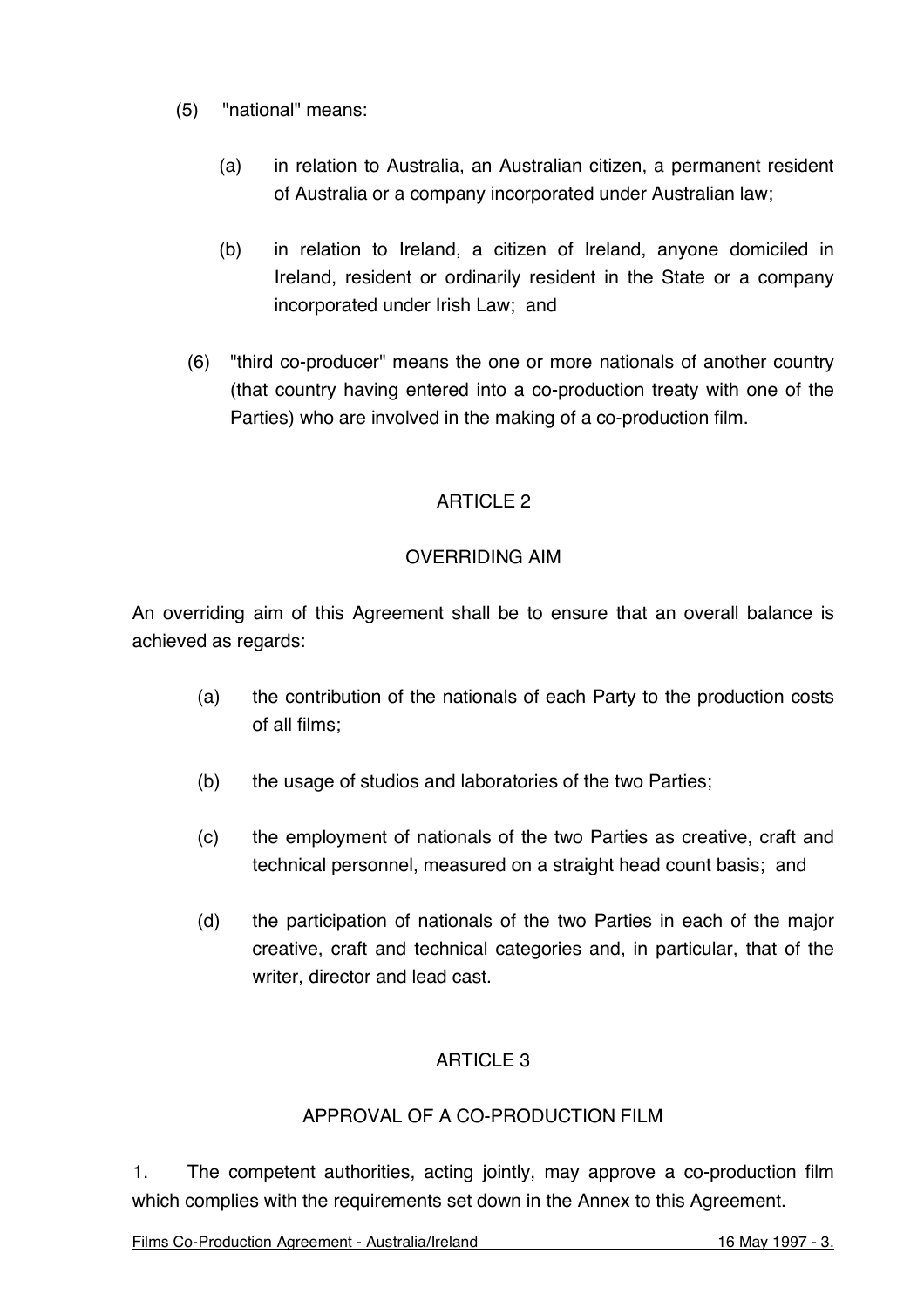2. In deciding whether an approval should be granted the competent authorities shall, in addition to the requirements set down in the Annex, take into account the overriding aim of the Agreement and their own policies and guidelines.

3. Subject to any departures permitted by the competent authorities when granting the approval, an approval shall be subject to the condition that the requirements set down in the Annex are satisfied. An approval may also be subject to more detailed conditions framed to ensure satisfaction of those requirements and other conditions framed to achieve the overriding aim of this Agreement and the policies and guidelines of the competent authorities.

4. Should the competent authorities disagree about whether an approval should be granted or made subject to a condition, the approval shall not be granted.

5. An approval shall be in writing and shall specify the conditions upon which it is granted.

6. An application for approval shall be made simultaneously to the competent authorities not less than 30 days (or such other period as may be agreed between the competent authorities) before shooting of the film is due to commence.

7. The competent authorities are as follows:

IRELAND - Department of Arts, Heritage, Gaeltacht and the Islands

AUSTRALIA - Australian Film Commission

8. An applicant shall supply such further information in support of an application as a competent authority may require.

# ARTICLE 4

# BENEFITS ACCORDED TO NATIONAL FILMS TO BE ACCORDED

A co-production film made or being made in accordance with an approval pursuant to this Agreement shall be entitled to the full enjoyment of all the benefits which it would be accorded under the laws of a Party in force from time to time if it was a national film of that Party.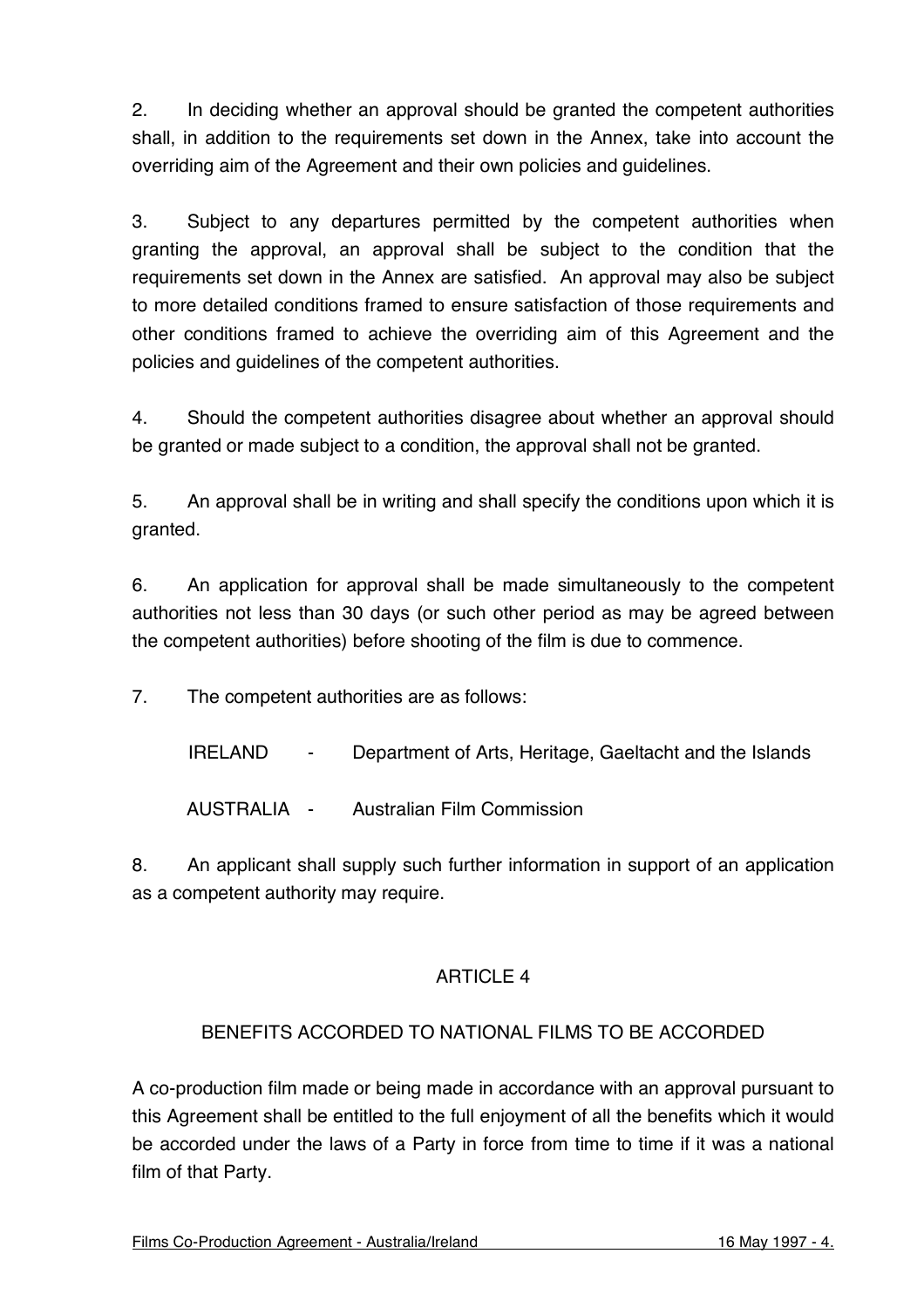#### EXEMPTION OF EQUIPMENT FROM IMPORT DUTIES AND TAXES

Each of the Parties shall permit, in accordance with its legislation, temporary admission, free of import duties and taxes, of cinematographic equipment for the making of approved co-production films.

# ARTICLE 6

#### PERMISSION TO ENTER AND REMAIN IN COUNTRY

Each of the Parties shall permit the nationals of the other country and citizens of the country of any third co-producer to enter and remain in its territory for the purpose of making or exploiting an approved co-production film, subject to the requirement that they comply with the laws relating to entry and residence.

# ARTICLE 7

# PUBLIC EXHIBITION

The approval of a co-production film by the competent authorities shall not bind the relevant authorities of either country to permit the public exhibition of the resulting film.

#### ARTICLE 8

#### INTERNATIONAL OBLIGATIONS

The provisions of this agreement are without prejudice to the international obligations of the contracting parties, including in relation to Ireland, obligations devolving from European Community Law.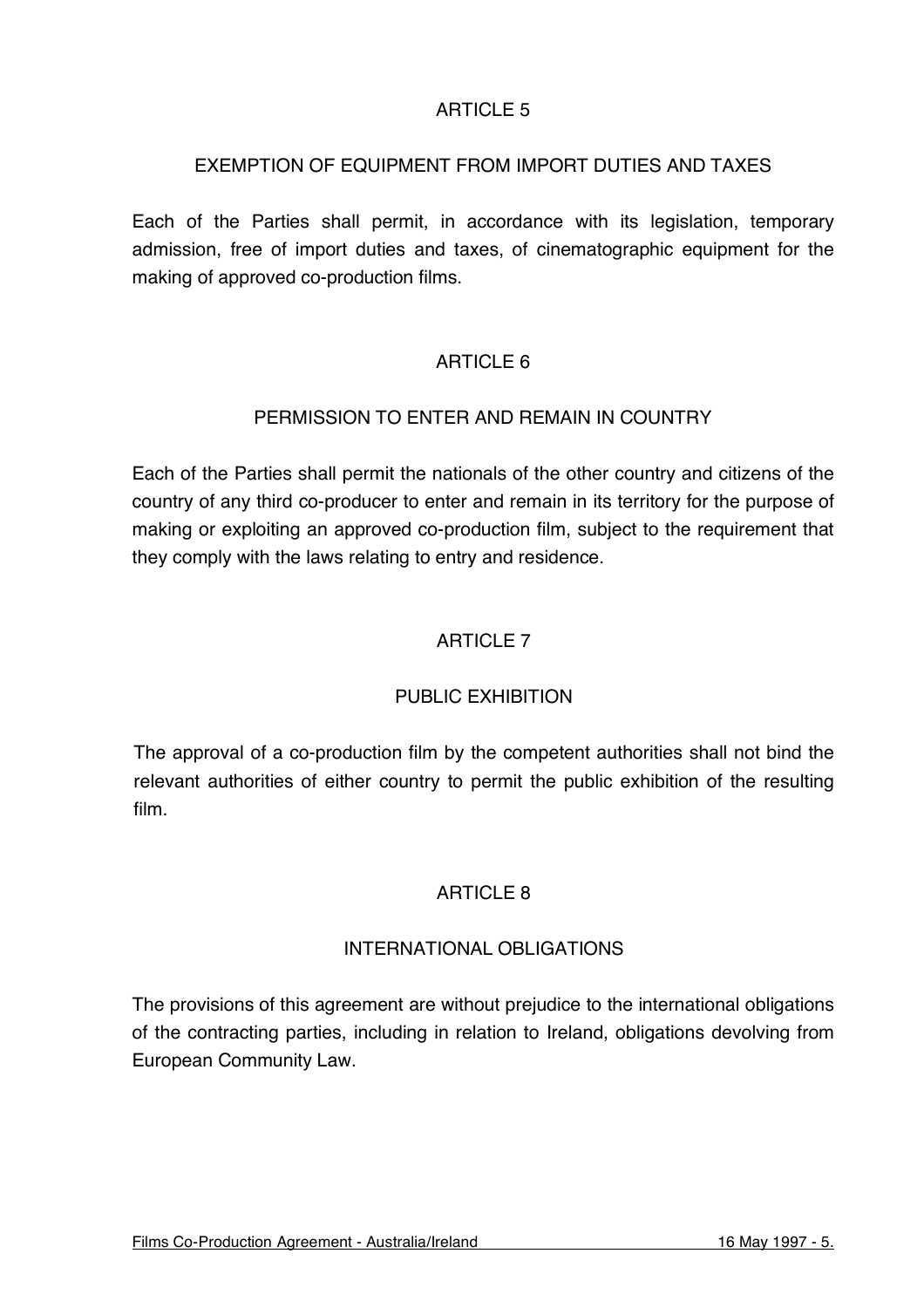#### MIXED COMMISSION

There shall be a Mixed Commission composed of an equal number of representatives of each of the Parties. Its role shall be to supervise and review the operation of this Agreement, including the achievement of the overriding aim set down in Article 2, and to make any proposals considered necessary for any modification of the Agreement. The meetings of the Commission shall be held alternately in Australia and in Ireland or such other venue as may be mutually determined by the parties hereto. It shall meet eighteen months after the date of entry into force of this Agreement, and thereafter within six months of a request to meet being made by either Party.

#### ARTICLE 10

#### AMENDMENT OF THE ANNEX

The provisions of the Annex to this Agreement may be amended by the mutual consent in writing of the competent authorities, after consultation with the Mixed Commission, provided that these amendments do not conflict with Articles 1 to 9 inclusive of the Agreement.

#### ARTICLE 11

#### ENTRY INTO FORCE

This Agreement, shall enter into force when the parties have notified each other that their domestic requirements for the entry into force of this Agreement have been satisfied.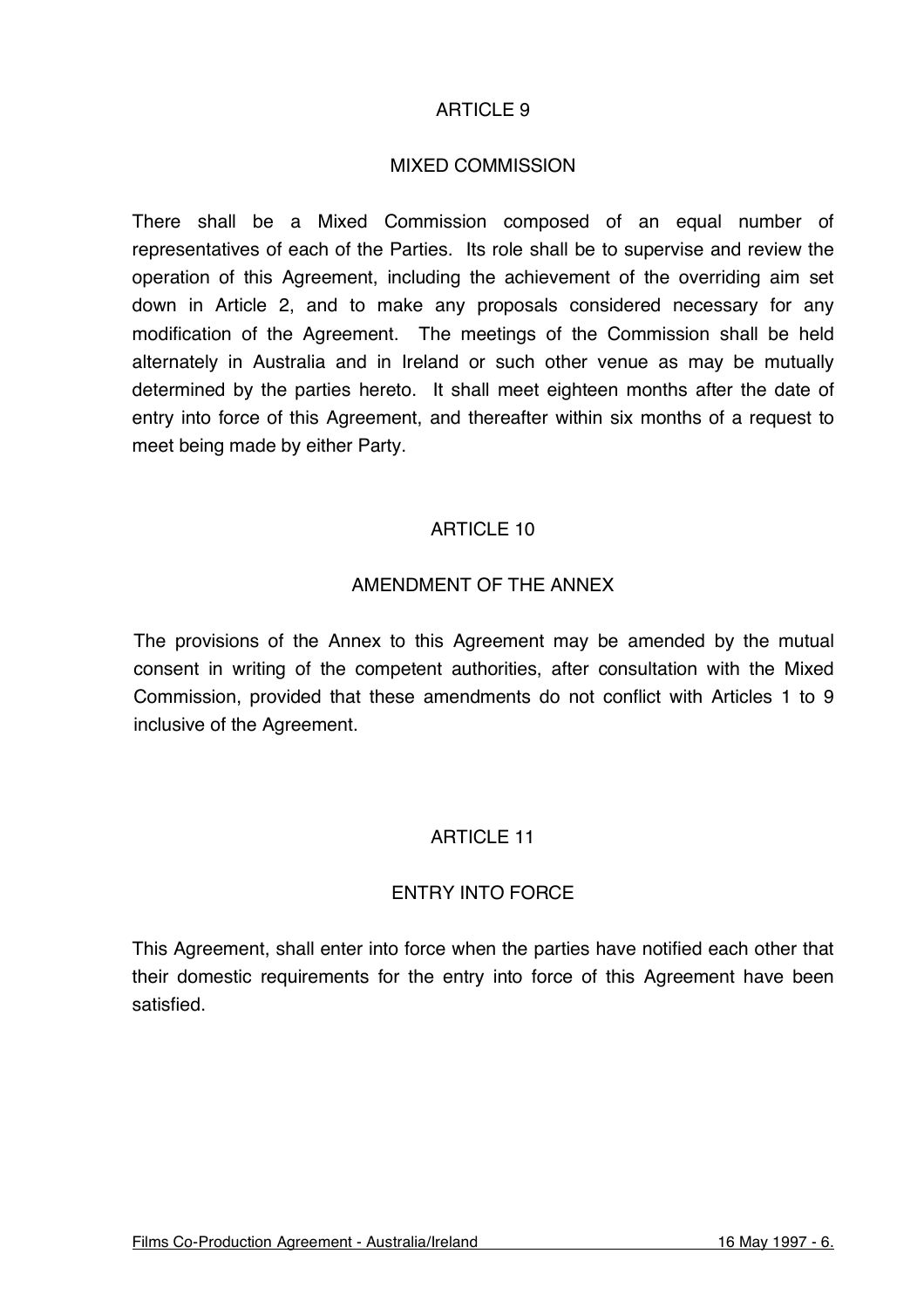#### **TERMINATION**

1. This Agreement shall remain in force initially for a period of three years from the date of its entry into force. Either Party may terminate it by giving written notice to the other Party at least six months before the end of that period and the Agreement shall then terminate at the end of the three years. If no such notice is given the Agreement shall automatically remain in force for successive periods each of three years, unless written notice to terminate is given by either Party at least six months before the end of any period of three years, in which case it shall terminate at the end of that period.

2. Notwithstanding termination of the Agreement pursuant to paragraph 1 of this Article, this Agreement shall continue in force in respect of any film made in accordance with an approval granted by the competent authorities under the Agreement prior to that termination.

In witness whereof, the undersigned, being duly authorised thereto by their respective Governments, have signed this Agreement.

| Done in duplicate at | this |
|----------------------|------|
|----------------------|------|

day of .

For the Government of For the Government of Australia: Ireland: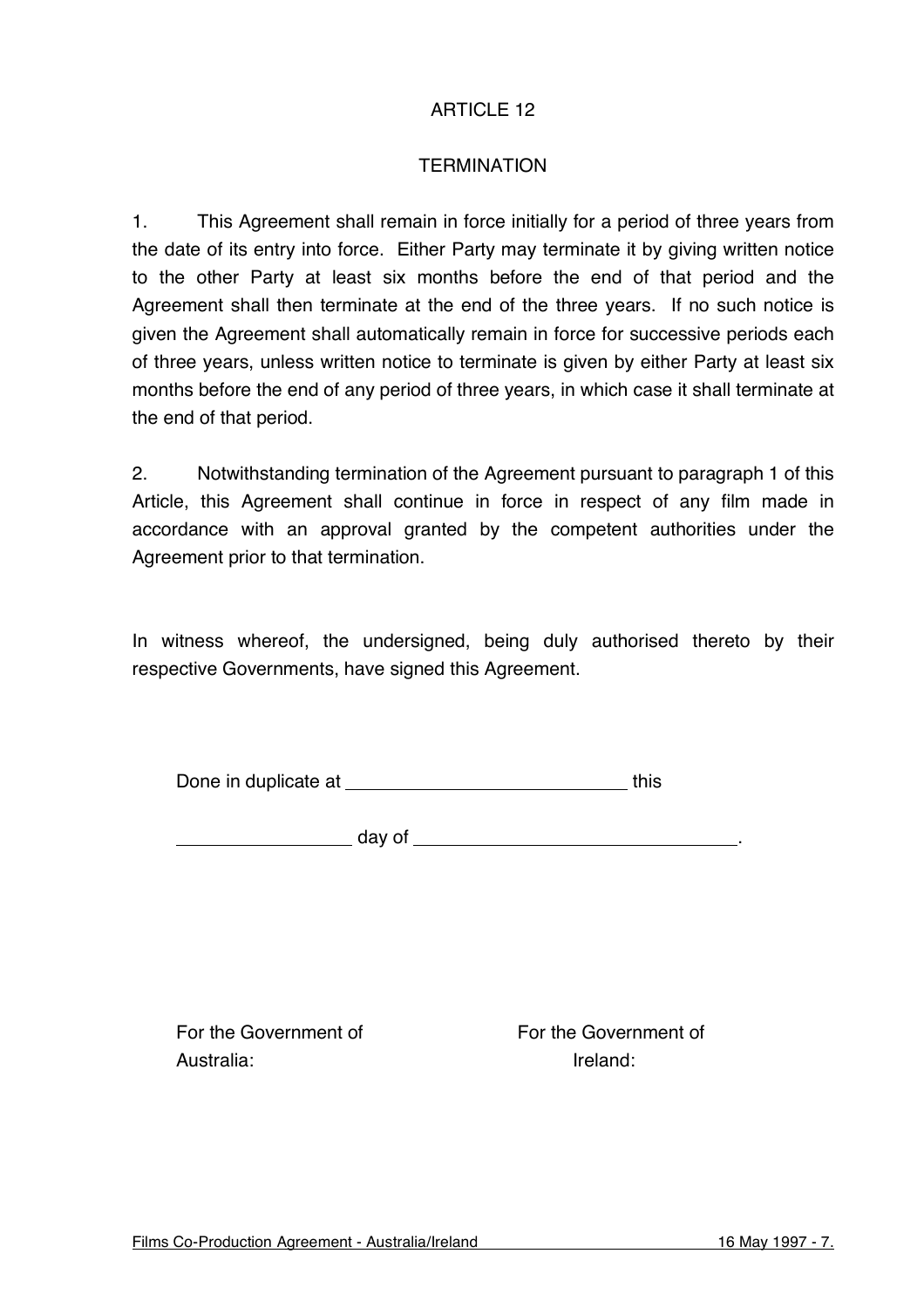#### ANNEX

1. (i) The film shall be made and processed up to the creation of the first release print in one or both of the Parties and/or, where there is a third coproducer, that co-producer's country. Re-voicing may be carried out in one or both of the Parties and/or where there is a third co-producer, in that coproducer's country.

(ii) The majority of this work shall be carried out in the country of the coproducer which has the major financial participation. The competent authorities shall have the power to approve location filming in a country other than the countries of the participating co-producers.

(iii) Where location filming is to be carried out in a country other than that of the participating co-producers, citizens of that country may be employed as crowd artists, in small roles, or as additional employees whose services are necessary for the location work to be undertaken.

2. Subject to sub-paragraph 1(iii) of this Annex, individuals participating in the making of the film shall be nationals of a Party or, where there is a third co-producer, citizens of that co-producer's country. In exceptional circumstances, where script or financing dictates, restricted numbers of performers from other countries may be engaged.

3. (i) The Australian co-producer shall fulfil all the conditions relating to status which would be required to be fulfilled, if that producer were the only producer, in order for the production to be eligible as an Australian film.

(ii) The Irish co-producer shall fulfil all conditions relating to access to the tax relief provisions under section 35 of the Finance Act, 1987 as amended including compliance with the guidelines issued by the Minister under the statute from time to time. Applications by Irish co-producers for certification under section 35 of the Finance Act 1987 as amended will be treated by the Minister within the framework of this Agreement.

(iii) Any third co-producer shall fulfil all the conditions relating to status which would be required to be fulfilled to produce a film under the terms of the coproduction treaty in force between that co-producer's country and either Australia or Ireland.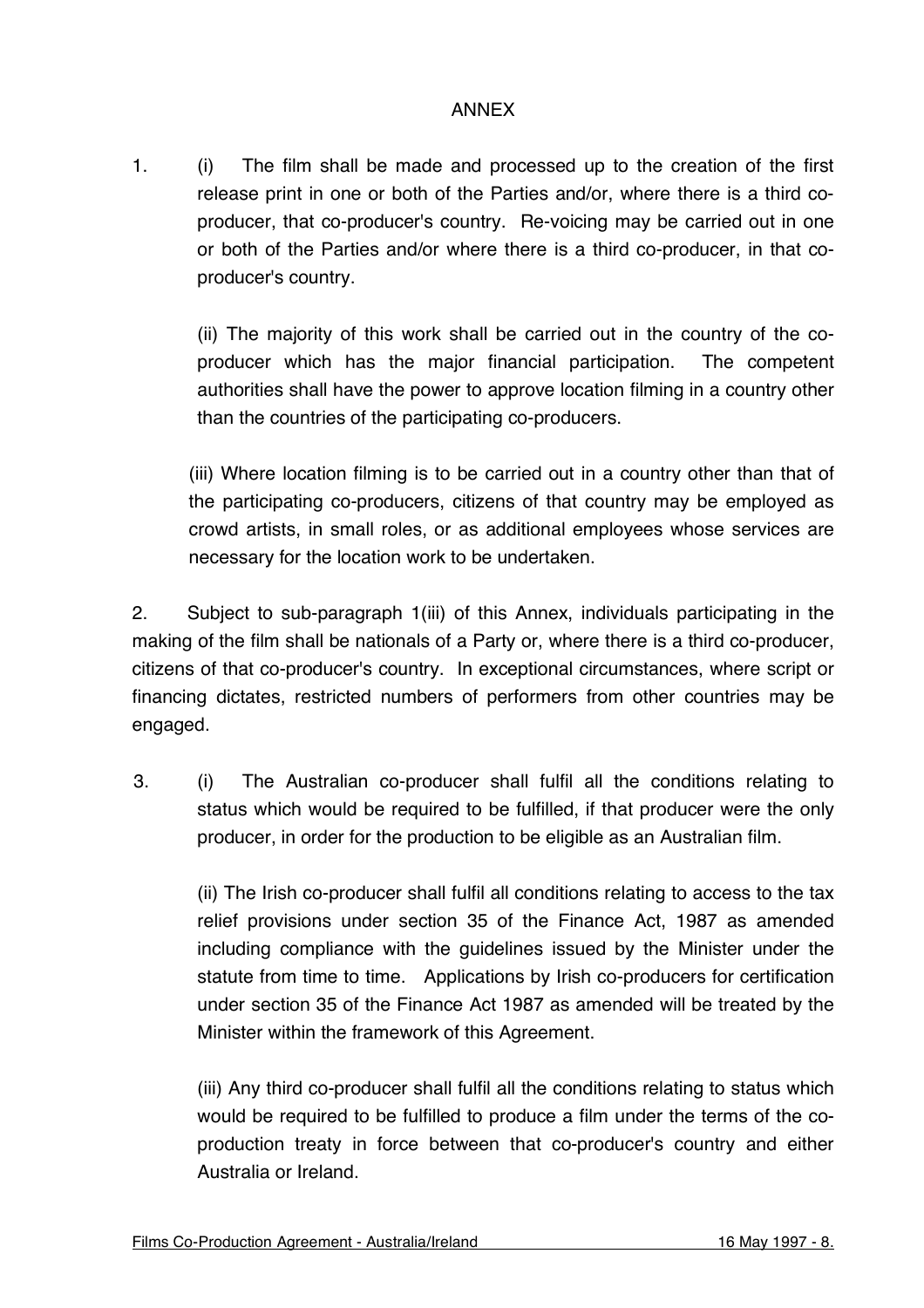4. The performing, technical and craft contribution of the nationals of each coproducer's country shall be in reasonable proportion to each of the co-producer's financial participation and in any event, each co-producer shall have a financial and creative contribution of not less than twenty per cent (20%) of the total financial and creative contribution for the film, it being understood that the co-producers shall jointly contribute 100% of the financial and creative participation in the film.

5. Any music specially composed for the film shall be composed by nationals of one or both of the Parties or, where there is a third co-producer, it may be composed by citizens of that co-producer's country.

6. Subject to any departure from this provision approved by competent authorities, at least ninety per cent (90%) of the footage included in the film shall be specially shot for the film.

7. The film shall include either a separate credit title indicating that the film is either an "Australian-Irish co-production" or an "Irish-Australian co-production", or where relevant, a credit which reflects the participation of Australia, Ireland and the country of the third co-producer.

8. The conditions of work which will apply to the making of the film in each of the countries of the participating co-producers shall be in broad terms comparable and, in the event that location shooting of the film is to take place in a country other than that of a co-producer, conditions in that country shall be, in broad terms, no less favourable.

9. None of the co-producers shall be linked by common management, ownership or control, save to the extent that it is inherent in the making of the co-production film itself.

# **10. There shall be a contract or contracts governing the making of the film which shall**

# **(i) provide that:**

**(a) a co-producer may not assign or dispose of the benefits referred to in Article 4 except to a natural or a legal person who is a national of or established in that co-producer's country;**